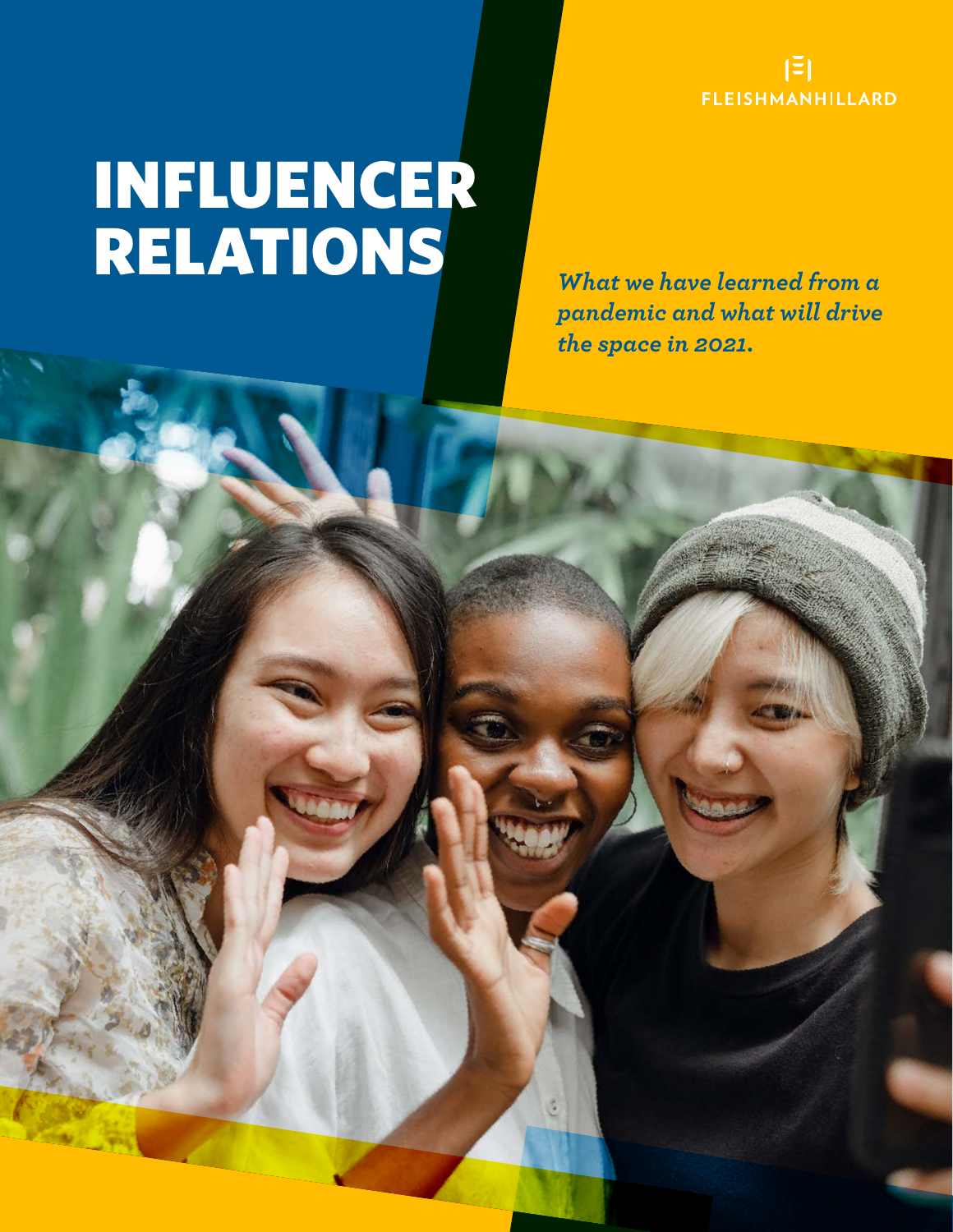### WHAT'S NOW? *Our point of view.*

At FleishmanHillard, influencer marketing means identifying the right person with the right audience to create the right content on the right platform at the right time.

Companies can drive awareness, action and perception by creating experiences centered on mutual consumer passion points through owned, earned and sponsored storytelling created by influencers.

Here we discuss the FleishmanHillard approach to influencer marketing and what trends we are watching into 2021.

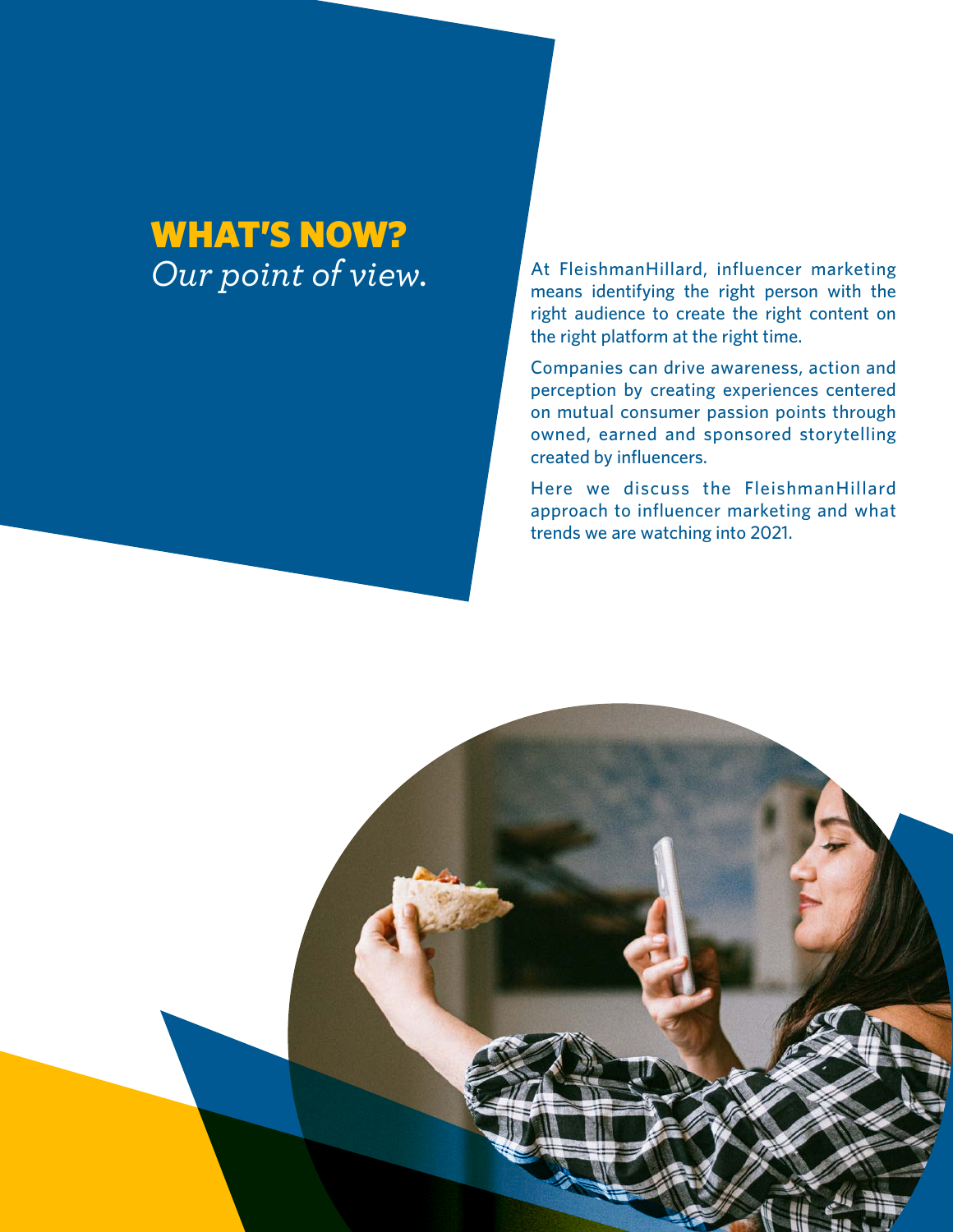#### WHY INFLUENCERS? *Trust and authenticity.*

Why are influencer marketing budgets projected to rise in 2021? Because in a world where consumers are more wary and less trusting of corporations, brands, public figures and news media, influencers maintain valuable trust.

People trust peers and "people like me" more than advertising or the brand talking about itself. Influencer relations harness this trust to benefit brands. But only when done the right way.

Our mission is to develop influencer programs that use a shared value exchange between brands and influencers to get more content engagement, ultimately meeting business and communications objectives.

## STOP EQUATING REACH *to* INFLUENCE

It's about the right creator for the right brand and the right opportunity. And it's not even about the influencer — it's about their audience.

It's important to understand that reach does not necessarily equate to influence. Influence is defined by qualitative and quantitative factors going well beyond reach to resonance and relevance. We use tools to determine not just who the influencer is but who their audience is and how well it mirrors the brand's target audience, demographically, geographically, and by their interests and affinities. We ask: Does this group of followers align with who we're trying to target? Are their followers even verified, real people? Did the influencer purchase fakes to inflate their follower counts? Can we tell that their audience resonates with their content by looking at average engagement rates and view-through rates? These are just some of the vetting filters we use in casting a group of influencers.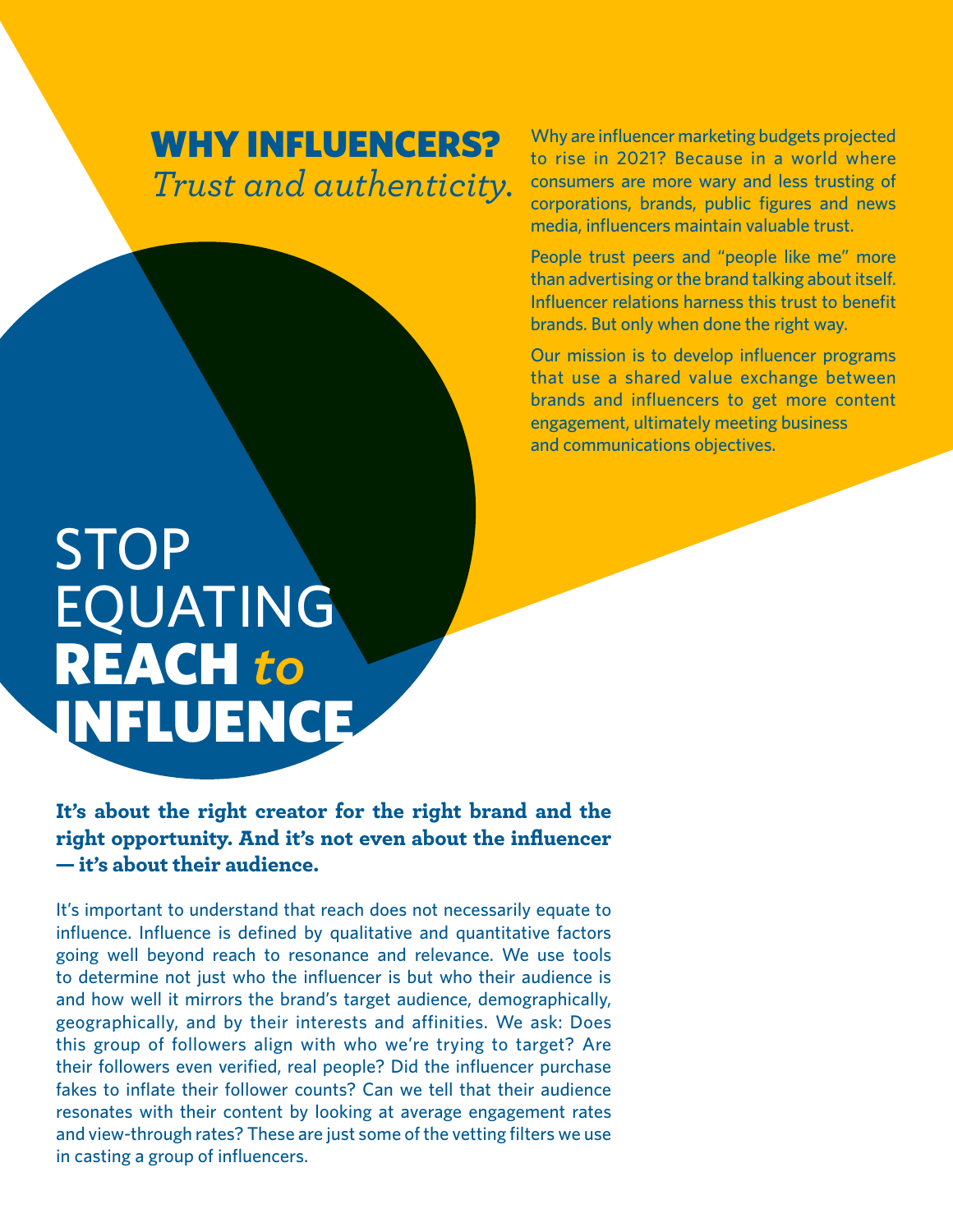#### GO BEYOND SPONSORED POSTS.

*There are lots of ways to collaborate with influencers well beyond the #ad on Instagram.*

#### Organic, Earned, Experiential

Depending on the client's objective, a sponsored campaign isn't always the right fit. We use social listening tools to identify influencers who organically mention being a brand fan and engage them to activate that fandom in certain ways. We can identify influencers who have an affinity to a certain category but might not already know about our clients in that category.

*And, influencers are not only peer consumers …* they may be employees, executives, key opinion leaders, healthcare professionals, media personalities, talent or experts. All can be activated via similar influencer strategies.

#### CONSIDER THE VALUE EXCHANGE.

*Even in earned influencer relations, there must be some value offered in exchange for the influencer's time, talent and promotion.* 

#### "My rate is …"

Just because an influencer says their rate is \$X doesn't mean that is their value to the brand. Sponsored influencers must be negotiated based on how well they meet all vetting filters as well as the assignment, exclusivity, usage rights and more.

Earned opportunities may come with VIP access others can't get, free products, a cool custom experience or other non-cash value.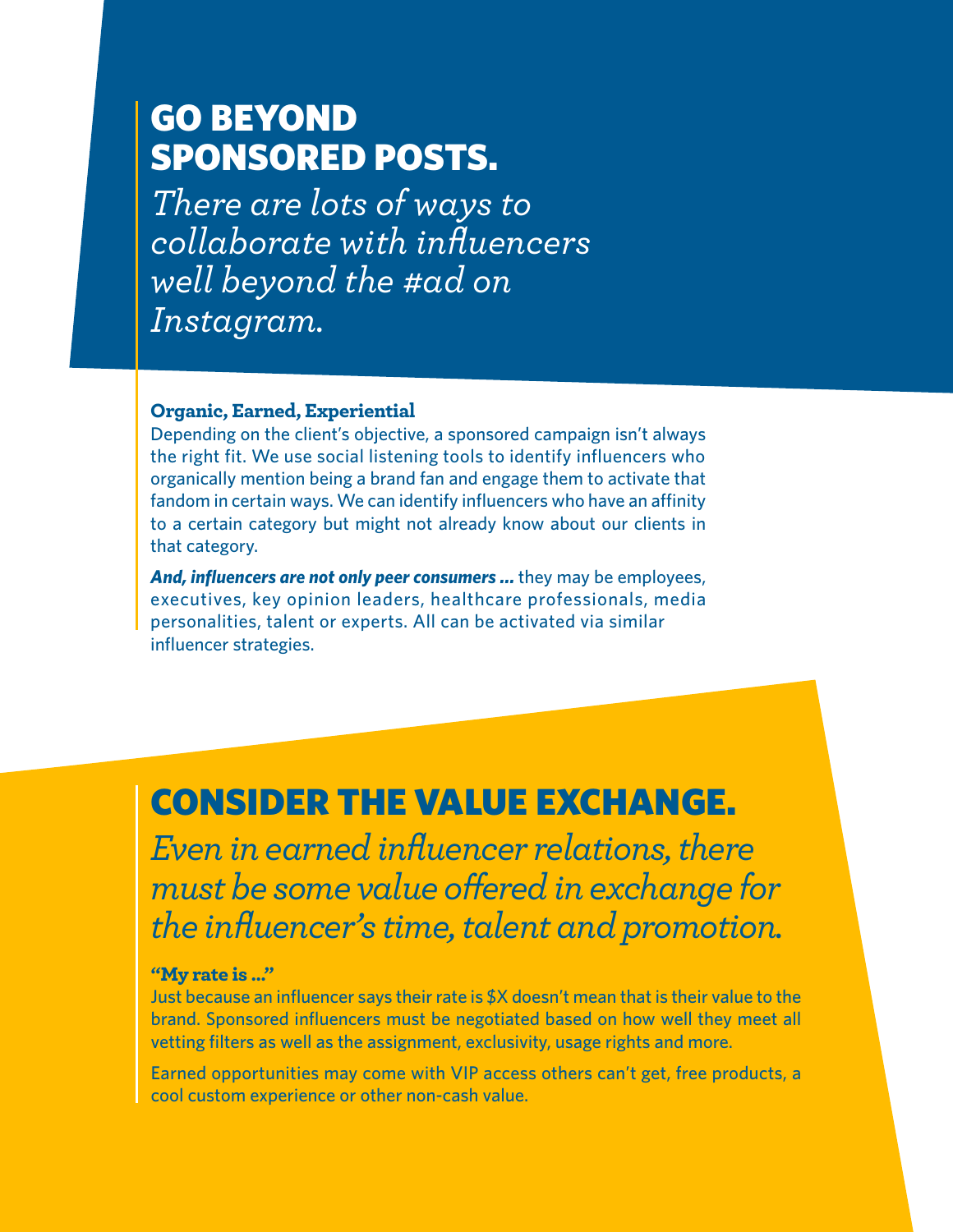### ENGAGE INFLUENCERS AS CREATORS AND NOT JUST DISTRIBUTION CHANNELS.

*They are creatives who produce quality content we can amplify to new audiences via owned and paid channels.*

Influencers today are not just creating content for their followers, but for use by brands in their owned and paid channels as well. Brands need to consider ways to use influencer-created content to maximize that content's value to the brand.

We collaborate with influencers to create rich content and negotiate for brand usage rights of that content, creating resource efficiencies in creative asset development.

By whitelisting influencer content, we use paid social to target an influencer's post to new audiences who look like the influencer's current audience or the brand's fan base. This makes influencer-created content work even harder for our clients.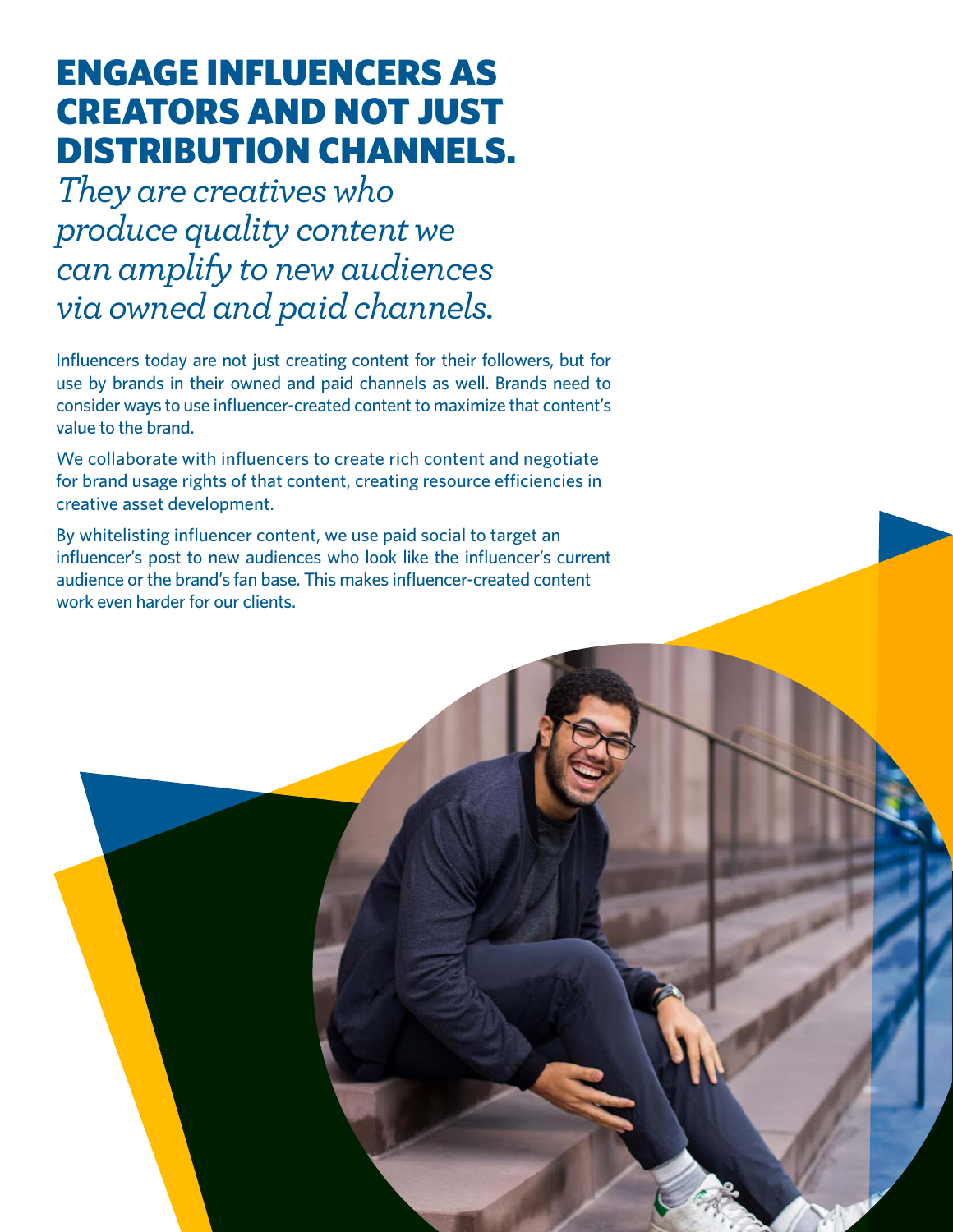### MEASURE MORE.

*Forget about vanity metrics like impressions. Remember influence isn't defined by reach alone.*

#### CPM, CPE, CPC, ER, VTR, CTR

Successful influencer marketing doesn't just mean garnering likes.

When the right framework is established, measurement can go beyond on-channel raw volumes and track the success of the program to business results. We can determine true ROI and demonstrate, beyond PR objectives, how influencers help drive business results.

Using rates, such as engagement rates, view-through rates and click-through rates, or cost-pers like cost-per-impression, cost-per-engagement and cost-per-click, level the playing field when evaluating success against benchmarks and comparing influencers' performance against each other.

#### BE AUDIENCE-FIRST, NOT CHANNEL-FIRST.

Even with a spike in consumers' TikTok use this spring, Instagram maintains a massive lead as the most popular platform for influencer marketing. Short-form video dominates as consumers' favorite influencer-created content format, and both platforms lend themselves to that. But the key is choosing the right influencer to create the right content and post it in the right channel(s) based on how well their followers in those channels reflect the client's target audience. Rather than being channel-first, we must be audience-first.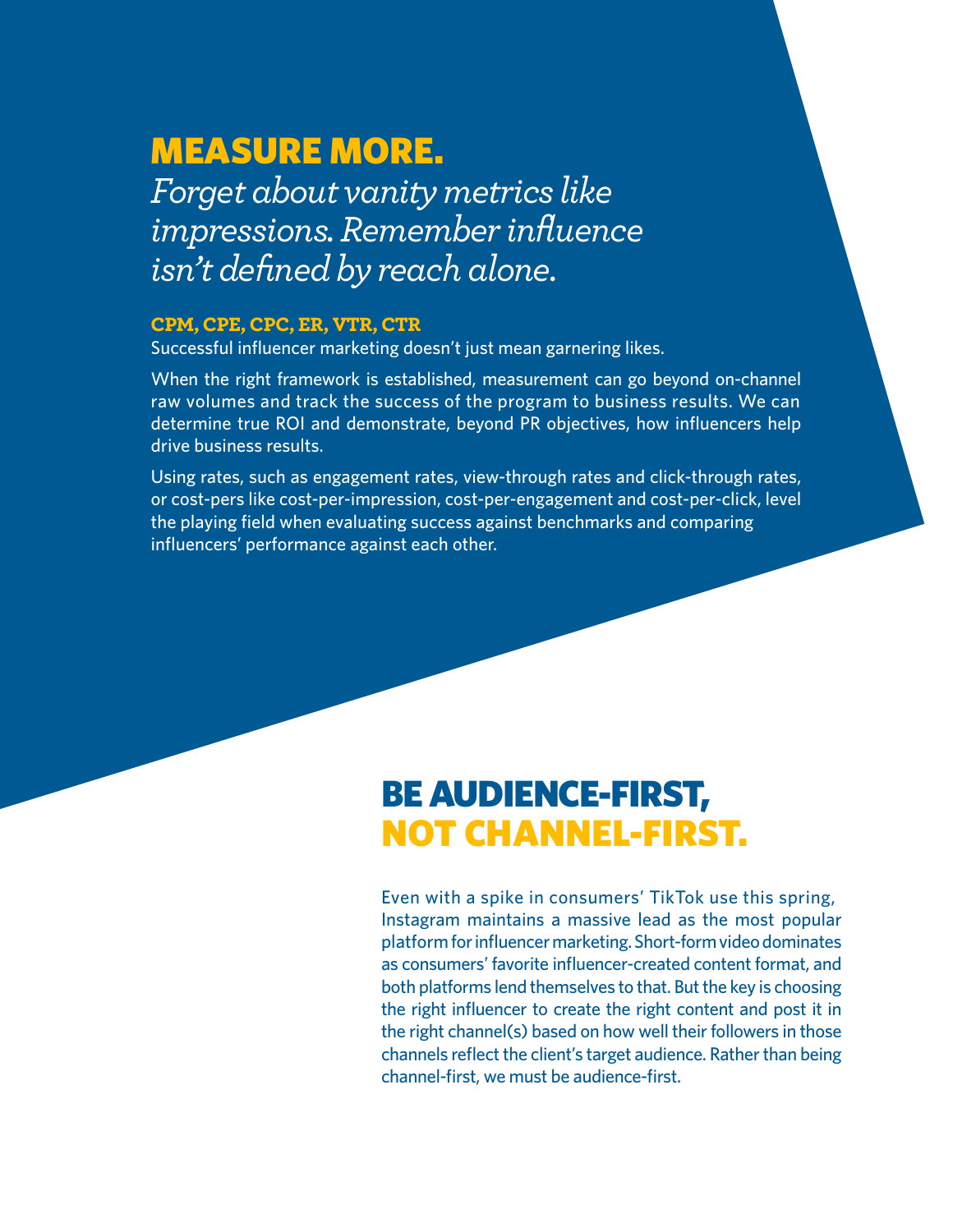#### WHAT'S NEXT? *Trends driving 2021.*

We've observed a lot of new trends in 2020 that will continue to drive this space into 2021. Here are our observations and applications for influencer planning going into the new year.

 **BLUR OF** "NEWS" **AND** "CONTENT," "EXPERTS" **AND** "PEERS."

The way people consume news is completely integrated, not only from a perspective of platforms and outlets, but voices. What constitutes "news" today is actually a blend of journalism, information, opinion and content. With that, "news" comes not just from journalists but peers and other types of influencers.

For years we have been beating the drum of how we define "influence" and who truly has influence over specific target audiences. But now we also are asking the question, "How do we define 'expertise?'" "Expertise" now is not limited to thought leaders and KOLs, but to the layperson who has experienced the subject matter, shared their experience, added an opinion and leveraged their followers' trust. To their followers, it doesn't matter what their credentials are, where they got their information or how well they vetted it.

Brands have to keep listening to not only those they know to be influential in their category or sector, but also use discovery to identify those who may be armchair experts who are sharing content that their followers are interpreting as news.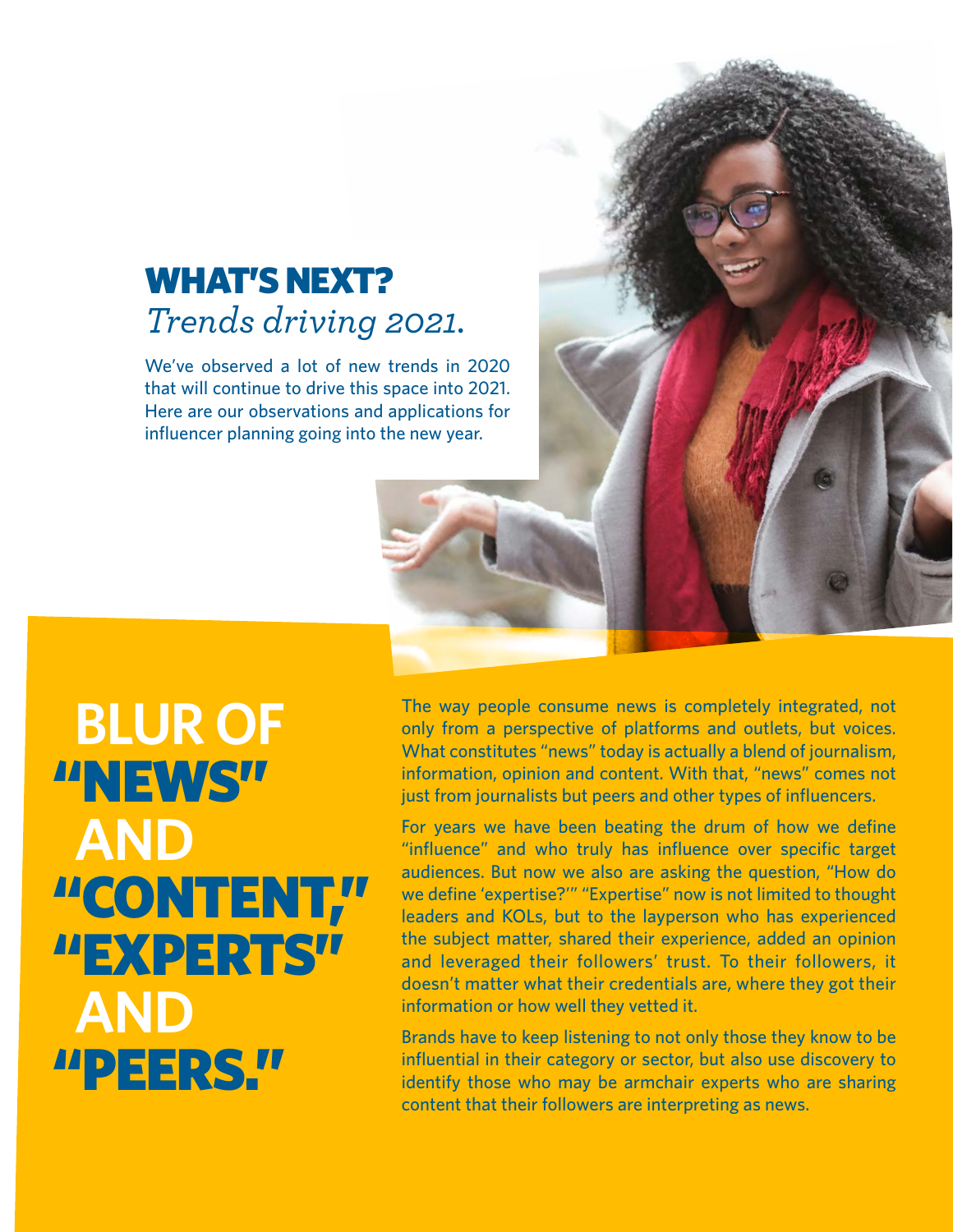#### SPREAD OF DISINFORMATION.

Last year, Pew Research found that 68% of Americans get, at least occasionally, their news on social media. At the same time, 57% say they expect the news they see on social media to be largely inaccurate. It can be the train wreck we can't turn away from. Unfortunately, because they are so trusted, influencers can at times help fuel the spread of inaccuracies. Influencers will continue to fuel the gray area of what is news and what is content, leveraging their followers' trust along the way.

#### SPONSORED CONTENT DOES NOT HAVE A NEGATIVE EFFECT ON PERCEPTION.

A Harvard Business Review study found that since 2017, the gap between favorable and non-favorable attitudes toward sponsored content has closed. The likelihood of viewing a brand positively following an influencer's recommendation was roughly the same whether or not a material relationship between the brand and the influencer had been disclosed. We will continue to see audiences engaging with and trusting sponsored content as much as organic — and brands less nervous that consumers will dismiss their sponsored content.

#### INFLUENCER POST TYPES ARE EVOLVING.

COVID-19 lockdowns were highly disruptive to many industries this year, including the advertising business. But influencers, who create content at home, adjusted their posts to reflect their audiences' increased interest categories through the pandemic, such as fitness, food, hobbies or advice. This targeted focus has helped Instagram influencers garner huge gains in likes and comments.

Post-COVID-19 in the U.S. and U.K., followers say they want more how-to tutorials, humor content, short-form videos, reviews and advice. In APAC, post-pandemic influencer posts have emphasized product promotion. Cause marketing campaigns promoted by influencers also saw a spike there.

The pandemic has also accelerated the trend toward less scripted, filtered and staged content.

There is an expectation by followers that influencers will mix utilitarian and emotional content, maintaining authenticity throughout. In 2021, followers will continue to expect influencers to flex to meet their expectations of post types and tone of voice.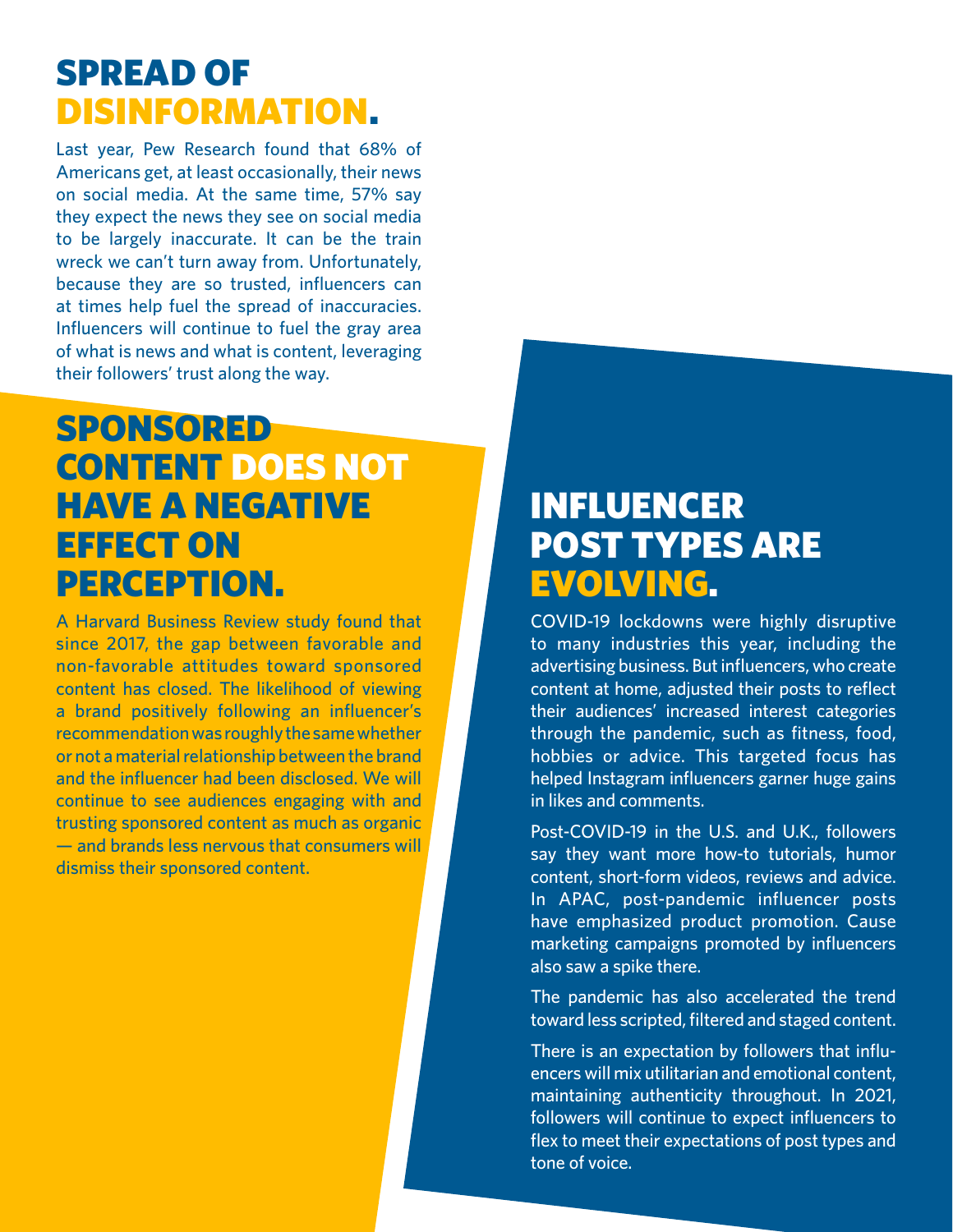

#### ALTERNATE REVENUE STREAMS ARE ON THE RISE.

When quarantine first shut down the economy, many influencer sponsorship deals also suffered, and so did influencers' reliance on brand contracts. Many shifted their focus to alternative revenue streams and diversified income sources. More influencers are putting content behind paywalls like Patreon. Many brands have become interested in affiliate programs and links that give kickbacks to influencers. Bigger influencers have increased their merch sales. More diversified revenue streams mean influencers are less reliant on brand deals and can maintain tough negotiations.

#### BRANDS ARE LOOKING TO INFLUENCERS FOR CREATIVE RESOURCES.

Since the pandemic, influencers have gotten creative with how they produce content. Advertisers discovered that influencers could be particularly helpful during a time in which large-scale commercial shoots were shut down. Influencer-created content is being repurposed across the integrated marketing mix and some influencers are being hired specifically as a content generation resource, while others are seeing more requests for usage rights in their contracts. It's no longer just about using influencers to reach those already following them.

In the new year, brands will continue to work with influencers as a content generation resource, maximizing efficiencies and executing more whitelisting and amplification of influencers' posts with paid media dollars.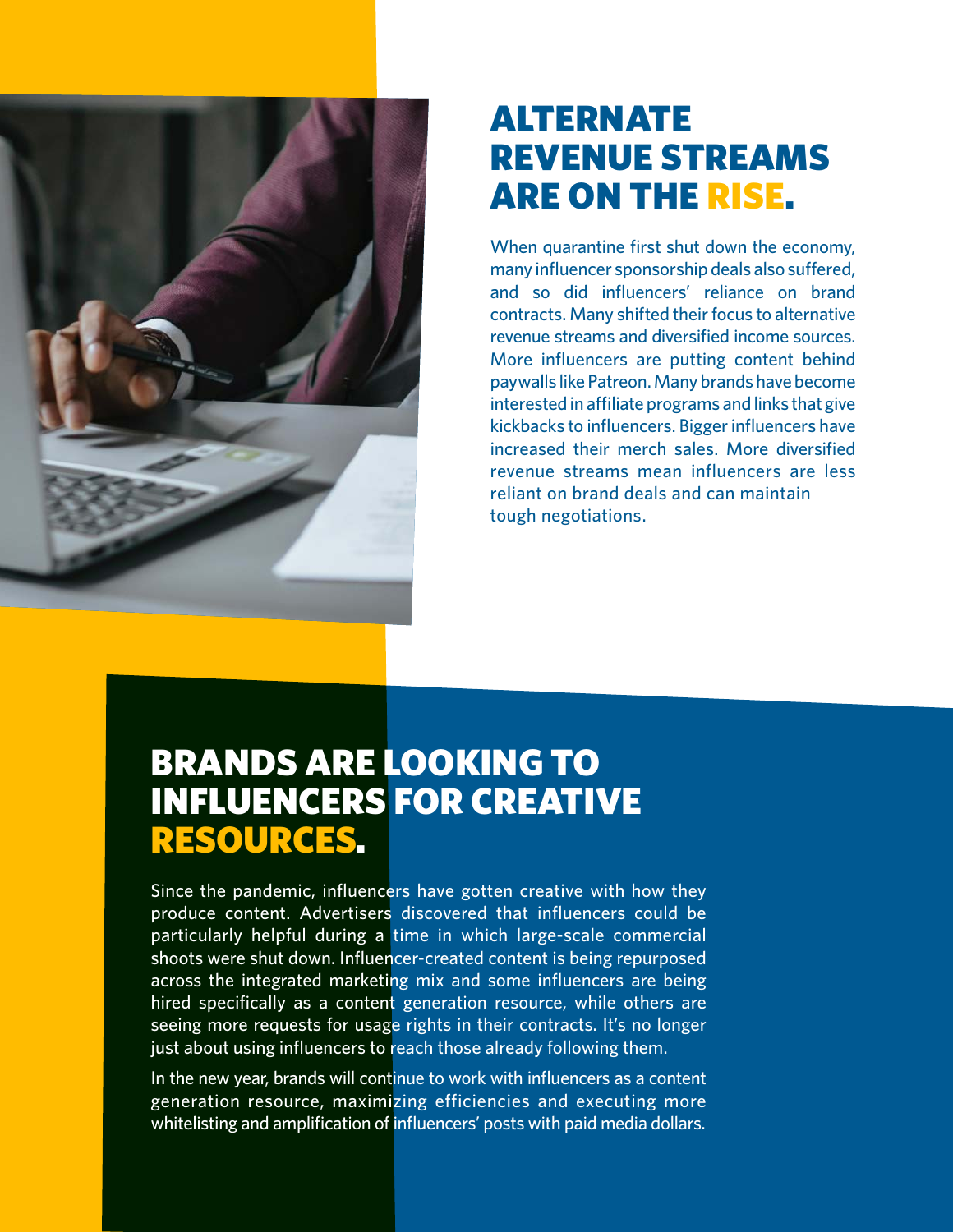### STREAMING IS HOT.

In the spring, we saw the quick rise of TikTok, and a few months later, Instagram Reels. Consumers want to be entertained and they want more short-form video content from influencers. Video is king with influencer content, but not just on TikTok or even YouTube. Influencers are streaming more in IG Live, IGTV and Stories across platforms.

In addition, in lieu of in-person events and HQ tours for influencers, virtual and streaming events featuring influencers have taken off. In 2021, brands will need to flex their creativity muscle to keep these formats fresh and engaging, collaborating with influencers to help avoid consumers' potential "online fatigue."

#### MICRO-INFLUENCERS ARE POWERFUL.

They have smaller reach figures (think 10K-50K) but more than 40% higher engagement rates than their macro-level counterparts (500K-1M followers). They are less expensive — and they are very trusted.

Micro-influencers are considered to provide great value to brands with their ability to tap into very defined micro-communities. And, the comments on their sponsored or promotional posts tend to be more on-brand by percentage than that of macros. Brands prioritizing lowerfunnel KPIs will engage more micro-influencers next year.

### FOLLOWERS ARE SEEKING OUT MORE DIVERSE INFLUENCERS.

In a time of much social injustice and increased focus on DE&I, diverse influencers have seen heightened demand and increased follower counts.

More than a third of consumers said they have followed a more diverse group of influencers than they did before this year's Black Lives Matter protests.

With increased demand, diverse influencers are commanding higher compensation. But before agreeing to a campaign, they will research the company's DE&I efforts and how well they have walked the talk of diversity to date, such as evaluating the diversity of talent in past advertising campaigns or other marketing communications. To make their influencer casting more diverse, brands will need to demonstrate an external commitment to diversity and inclusion, and not just checking a box.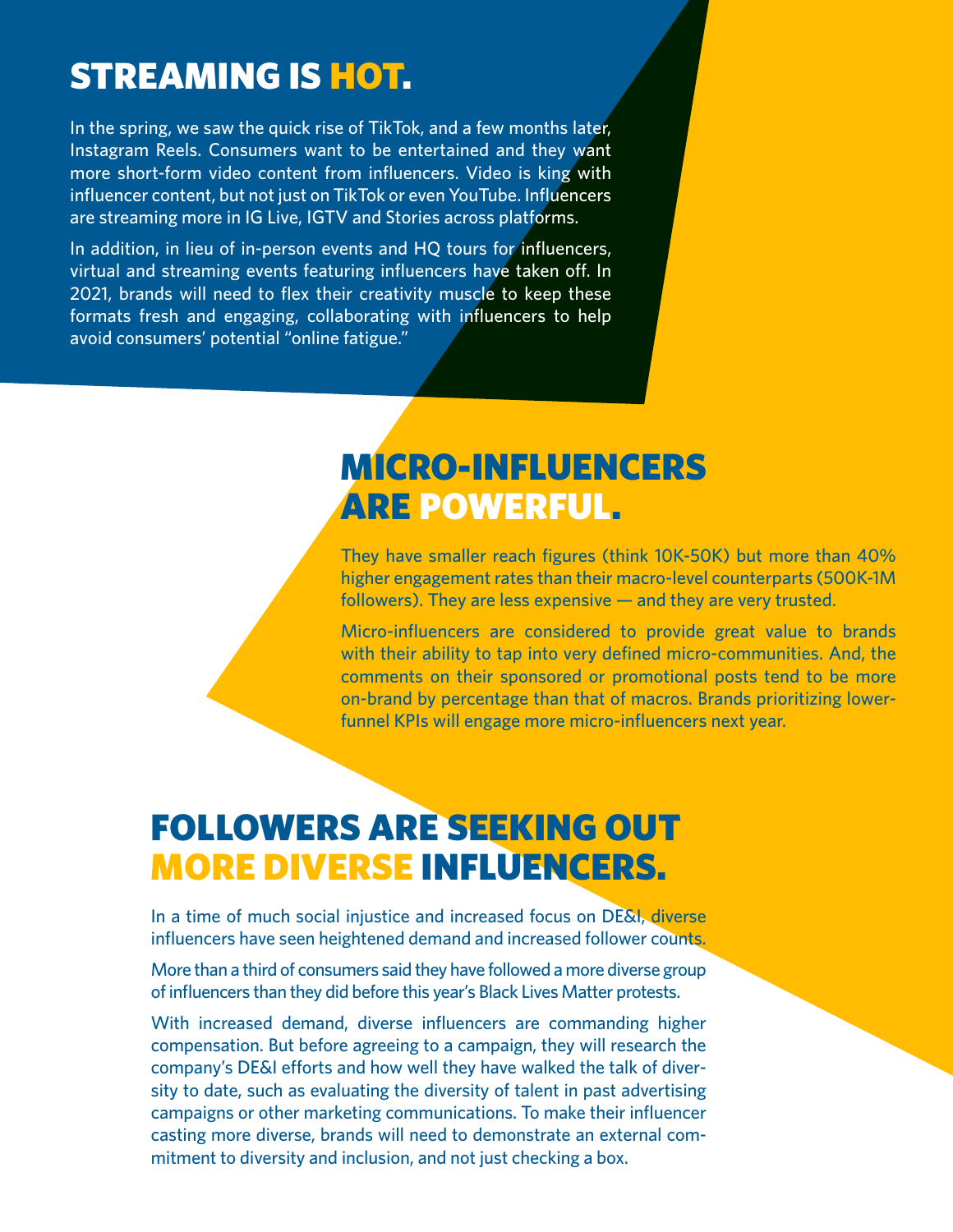#### THERE IS A NEW FOCUS ON LEVELING THE PLAYING FIELD.

This summer, in the U.S. and the U.K., influencer "unions" and associations were launched by and for influencers. The American Influencer Council in the U.S. and The Creator Union in the U.K. aim to standardize compensation and train influencers to become savvy negotiators.

At the same time, we saw the creation of @influencerpaygap on Instagram, which exists to expose the monetary offers given to influencers and give the community an opportunity to ask and advise each other on fairness.

It leaves us wondering: Will these grow for the influencer industry the way SAG/AFTRA did for Hollywood talent?

#### AS MORE PEOPLE TURN AWAY FROM BRICK-AND-MORTAR, INFLUENCER POSTS HELP DRIVE SOCIAL COMMERCE.

While influencers can help drive consideration and purchase with swipe ups to e-commerce, Google and Walmart have announced plans to invest in shoppable video content shared by influencers on YouTube and TikTok next year. Mixing trust and convenience, social commerce from influencer posts will become an important part of consumer shopping in 2021.